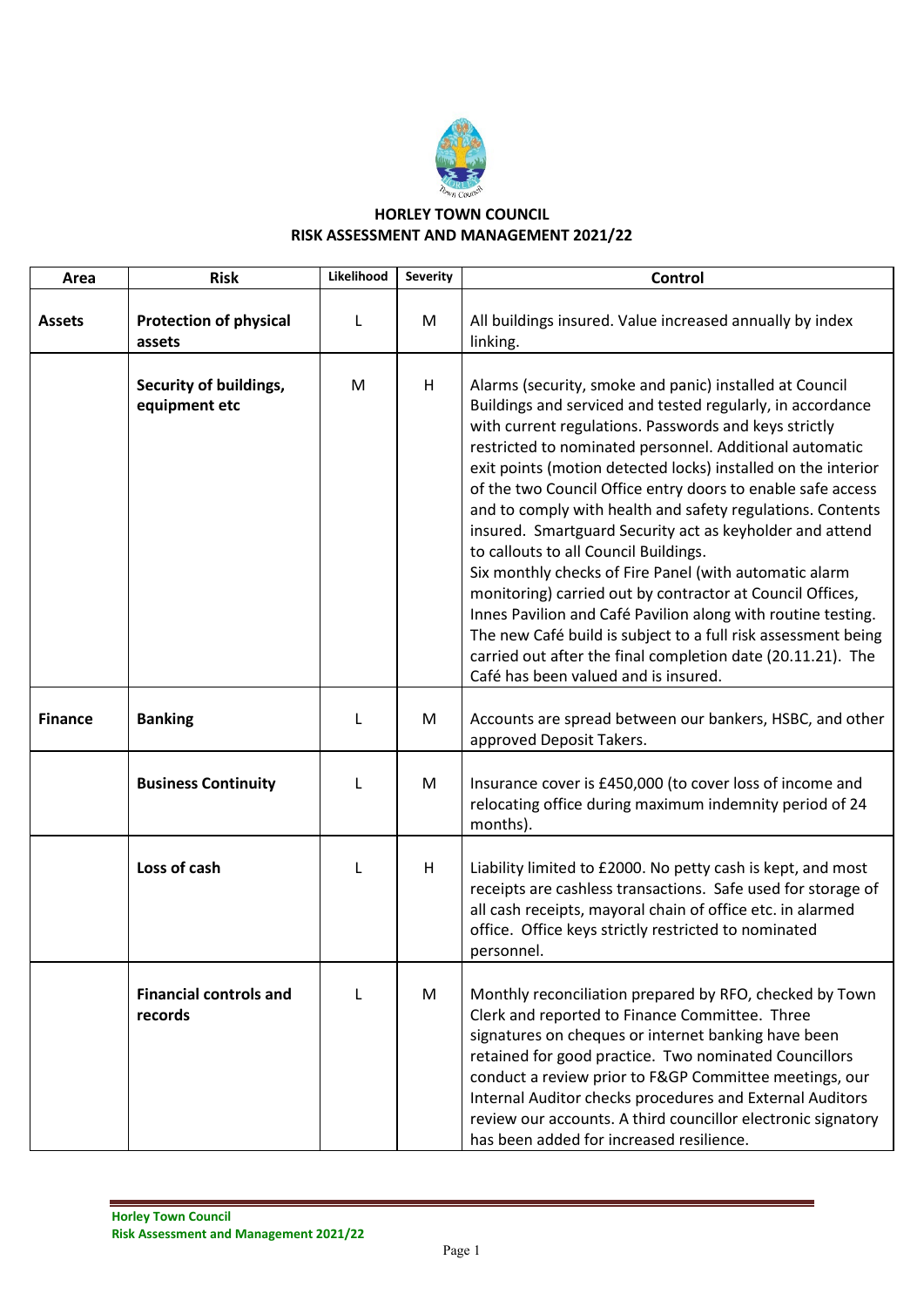|           | <b>Compliance with HMRC</b><br><b>Regulations</b>                                   | L            | M | VAT payments and claims calculated by RFO and checked<br>by Clerk. Internal and external auditor provides double<br>check. Appropriate systems in place to comply with new<br>legislation on VAT rules and mandatory submissions of VAT<br>Returns to HMRC electronically.                                                                                                                                                                                                                                                                                                                                                                                                                                                                                                                                                                                                                                                                                                                        |
|-----------|-------------------------------------------------------------------------------------|--------------|---|---------------------------------------------------------------------------------------------------------------------------------------------------------------------------------------------------------------------------------------------------------------------------------------------------------------------------------------------------------------------------------------------------------------------------------------------------------------------------------------------------------------------------------------------------------------------------------------------------------------------------------------------------------------------------------------------------------------------------------------------------------------------------------------------------------------------------------------------------------------------------------------------------------------------------------------------------------------------------------------------------|
|           | Sound budgeting to<br>underlie annual precept                                       | $\mathsf{L}$ | M | Finance & General Purposes Committee and Full Council<br>receive detailed budget vs. actual reports. Precept derived<br>directly from this and prior committee review of needs.                                                                                                                                                                                                                                                                                                                                                                                                                                                                                                                                                                                                                                                                                                                                                                                                                   |
|           | <b>Compliance with</b><br>borrowing restrictions                                    | L            | L | Advice sought from Surrey ALC and internal auditor as<br>appropriate.                                                                                                                                                                                                                                                                                                                                                                                                                                                                                                                                                                                                                                                                                                                                                                                                                                                                                                                             |
| Liability | Risk to third party,<br>property, or individuals                                    | M            | M | Public Liability Insurance held amounting to £15m cover.<br>Open spaces checked regularly. Playgrounds, equipment,<br>and trees checked regularly. Incidents fully investigated if<br>damage reported. A full tree survey of all the trees in the<br>Councils' open spaces is conducted every three years and<br>was completed most recently in October 2020. In the<br>interim, all recommended tree works identified by our<br>contractors have been completed and the Council's<br>grounds contractors continue to monitor all our trees and<br>any issues identified so that these are remedied promptly.                                                                                                                                                                                                                                                                                                                                                                                     |
|           | Legal liability as<br>consequence of asset<br>ownership (especially<br>playgrounds) | H            | H | Daily and weekly reports of inspections of multi-purpose<br>court, playgrounds and skateboard park and all other<br>equipment as stated in the Asset Register. Annual<br>playground checks made to RoSPA criteria.                                                                                                                                                                                                                                                                                                                                                                                                                                                                                                                                                                                                                                                                                                                                                                                |
|           | <b>Compliance with HM</b><br><b>Revenue and Customs</b><br><b>Requirements</b>      | L            | M | Regular advice available from HMRC, VAT Helpline and<br>Sage etc. Internal and external auditors carry out annual<br>checks.                                                                                                                                                                                                                                                                                                                                                                                                                                                                                                                                                                                                                                                                                                                                                                                                                                                                      |
|           | Safety of Staff and<br>visitors                                                     | L            | M | Regular Health & Safety Risk Assessment checks of Council<br>Offices particularly before public events. Fire Risk<br>Assessments undertaken by accredited Fire Protection<br>Company at Council Offices and Innes Pavilion and<br>modifications completed, as required. HTC Officers trained<br>in accredited Fire Safety Training programme, covering new<br>legislation. Panic alarm installed with feed to Surrey Police.<br>HTC Officers each have a dedicated work mobile phone to<br>support occasional homeworking and attending site visits.<br>Additional security measures were put in place following<br>advice received from the Surrey Police Crime Reduction<br>Officer in December 2016 and this will be followed up for<br>another review in 2022.<br>Detailed Workplace Risk Assessments, Display Screen<br>Equipment (DSE) Assessments and Covid-19 Risk<br>Assessments are kept under regular review, documented<br>with all safety and security measures put in place in line |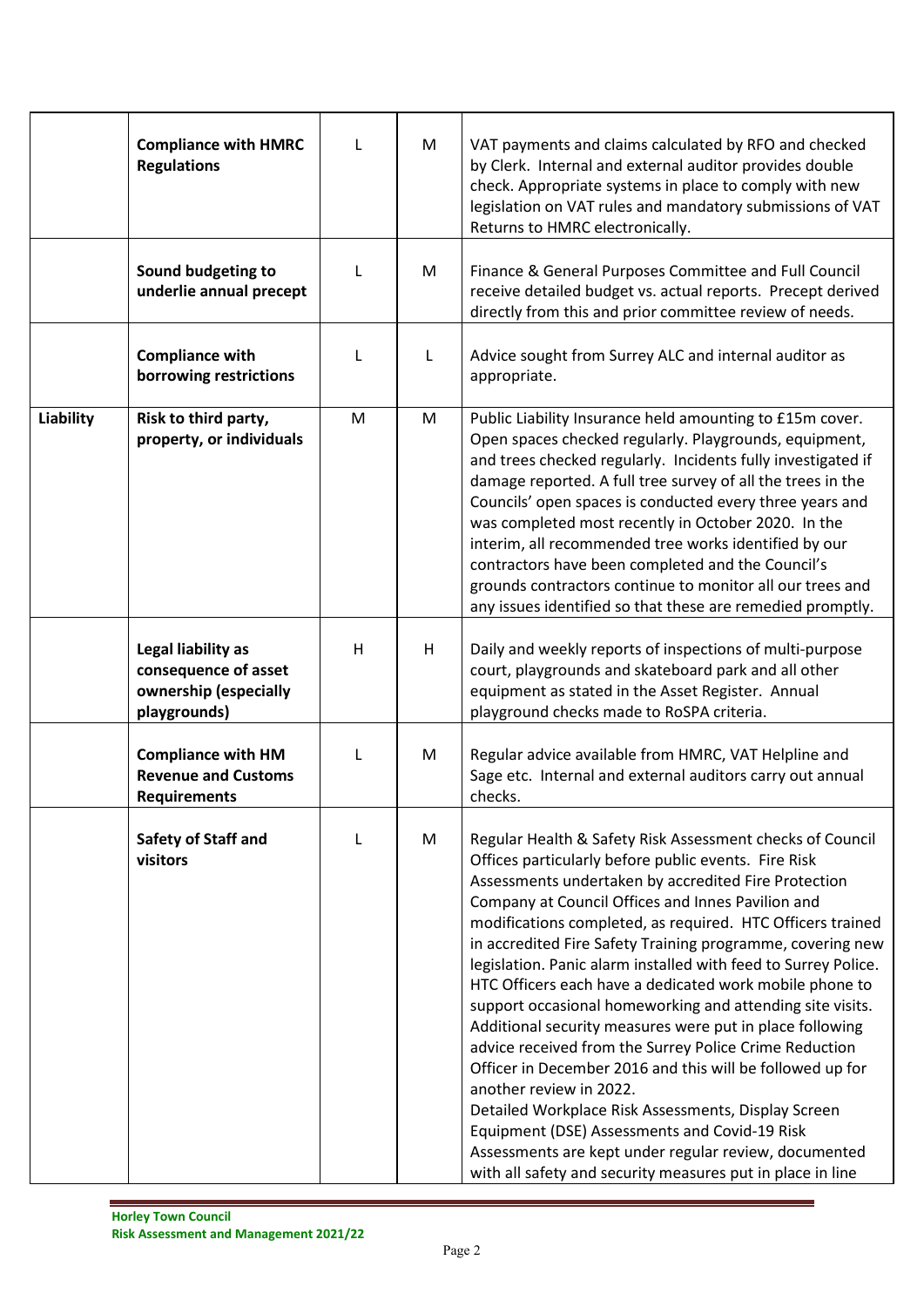|                                |                                                                   |   |   | with Government guidelines. A new Homeworking Policy<br>has been adopted by the Town Council (2 March 2021).                                                                                                                                                                                                                                                                                                                                                                                                                                                                                                                                                                                                                                                      |
|--------------------------------|-------------------------------------------------------------------|---|---|-------------------------------------------------------------------------------------------------------------------------------------------------------------------------------------------------------------------------------------------------------------------------------------------------------------------------------------------------------------------------------------------------------------------------------------------------------------------------------------------------------------------------------------------------------------------------------------------------------------------------------------------------------------------------------------------------------------------------------------------------------------------|
| Legal<br>Liability             | <b>Confirmation that</b><br>activities are within<br>legal powers | L | H | Town Clerk clarifies legal position on any new proposal.<br>Legal advice sought where necessary.                                                                                                                                                                                                                                                                                                                                                                                                                                                                                                                                                                                                                                                                  |
|                                | <b>Proper and timely</b><br>reporting via the<br><b>Minutes</b>   | L | M | Full Council meets every six weeks and receives and<br>reviews cycle of minutes. Minutes made available to press<br>and public via website.                                                                                                                                                                                                                                                                                                                                                                                                                                                                                                                                                                                                                       |
|                                | <b>General Data Protection</b><br>(GDPR)                          | L | L | Councillors and staff will ensure full compliance with<br>current legislation during the course of Council business. A<br>dedicated email inbox named 'Data Protection' is in place<br>to receive enquiries received and this will be managed by<br>HTC Officers. The Town Clerk will oversee the process and<br>sign all correspondence as the appointed Data Protection<br>Officer (DPO). There is no requirement for individual Town<br>Councillors to be registered with the Information<br>Commissioner's Office (ICO). HTC remains GDPR compliant<br>following the Brexit transition period.                                                                                                                                                                |
|                                | <b>Proper document</b><br>control                                 | L | M | Leases and legal documents locked in secure cabinets.<br>Scanned electronic copies of all such documents are kept in<br>a secure, confidential area on office computer server.<br>Other data storage to comply with Data Protection Act and<br>successor legislation (General Data Protection Regulations).                                                                                                                                                                                                                                                                                                                                                                                                                                                       |
| Admin                          | Data integrity and<br>resilience                                  | M | H | Broadband used for all internet traffic, real-time virus scans<br>on all workstations and the dedicated server and use of up-<br>to-date virus libraries. All data is stored in SharePoint. A<br>copy of the data in SharePoint is backed-up to the Council's<br>server and, in turn, backed-up to external disks as an extra<br>security measure. Security software has been set up on<br>HTC Officers' desktops, laptops and other Council owned<br>devices (eg iPads) with multi-factor authentication as extra<br>verification of identity by the user. All Staff and Councillors<br>have been provided with a Cyber Security Training Guide<br>and ongoing support from the Council's IT provider.<br>Passwords are securely stored in a 'Password Manager'. |
| <b>Councillor</b><br>Propriety | <b>Registers of Interests</b>                                     | L | H | Members' Register of Disclosable Pecuniary Interests<br>completed by all members and reviewed regularly.<br>Available for public inspection on website or at the Town<br>Council offices by prior appointment.                                                                                                                                                                                                                                                                                                                                                                                                                                                                                                                                                    |

## *Adopted by Horley Town Council 1 March 2022*